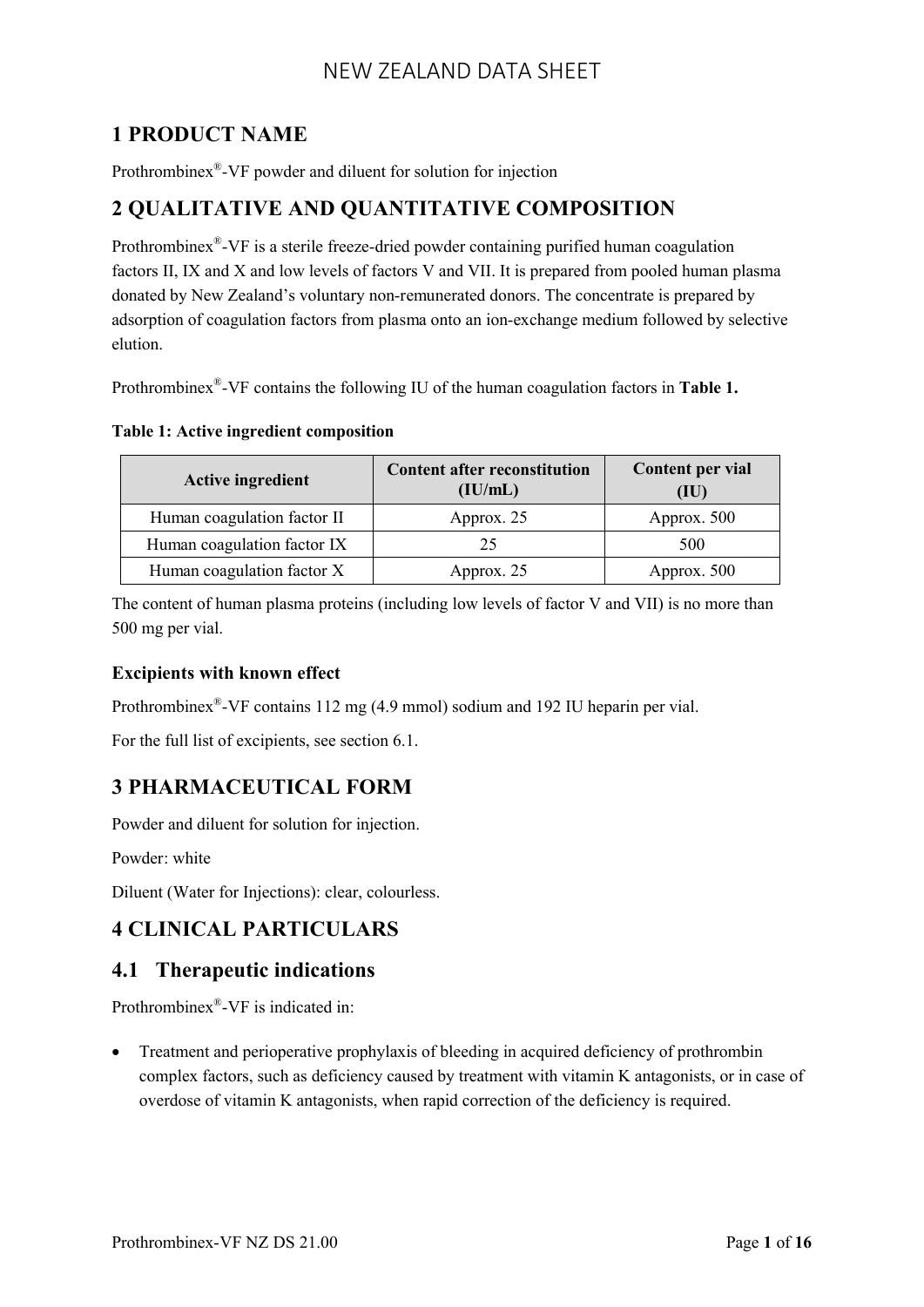Treatment and prophylaxis of bleeding in patients with single or multiple congenital deficiency of factor IX, II or X when purified specific coagulation factor product is not available (see section 4.4).

## **4.2 Dose and method of administration**

#### **Dose**

It is recommended that specialist guidelines are referred to when administering Prothrombinex®-VF. The recommended dosages of Prothrombinex®-VF are expressed in units (IU) of factor IX per kg body weight.

#### *Acquired prothrombin complex deficiency - warfarin reversal*

Clinical strategies concerning the management of warfarin reversal are based on guidelines developed by the Australasian Society of Thrombosis and Haemostasis (ASTH). There is a close relationship between International Normalised Ratio (INR) and risk of bleeding. Management options will depend on the INR level and whether bleeding is present. The choice of strategy should be based on the clinical indication for reversing the warfarin, and may include: stopping warfarin therapy for a few days, using vitamin K or replacing coagulation factors with Prothrombinex®-VF and/or fresh frozen plasma (FFP). It should be noted that no randomised clinical trials have compared strategies in terms of clinical outcomes.

In order to determine an appropriate dose of Prothrombinex® -VF the dosing algorithm in **Table 2** should be used in conjunction with consideration of the setting in which reversal is required.

#### *Reversal prior to surgery when rapid correction of warfarin is required*

In patients requiring surgery, a target INR of  $\leq$ 1.4 is recommended. Higher figures may be associated with bleeding which depending on the type of surgery may or may not be of concern.

## *Patients on warfarin who are actively bleeding*

In patients who are actively bleeding, warfarin should be fully reversed to an INR of 0.9–1.3, particularly in situations of life threatening bleeding. In these patients the warfarin reversal should be sustained by the simultaneous injection of vitamin  $K_1$  intravenously. In patients with mild, non-life threatening bleeding, partial correction of the INR (1.4–2) may be sufficient. Consultation with a haematologist is recommended.

#### *Patients on warfarin with very high INR (>10), at high risk of bleeding*

In patients with very high INR  $(>10)$  and those with marked elevation of the INR  $(7-9)$  and who have additional risk factors for bleeding (liver disease, renal failure, thrombocytopenia, the concomitant use of anti-platelet or anti-inflammatory drugs), Prothrombinex®-VF can be administered with the aim of reducing the INR to within the therapeutic range  $(2-3)$ . It is important that these patients are assessed for the cause of the elevation of the INR and their warfarin dose appropriately adjusted to prevent re-occurrence of the problem.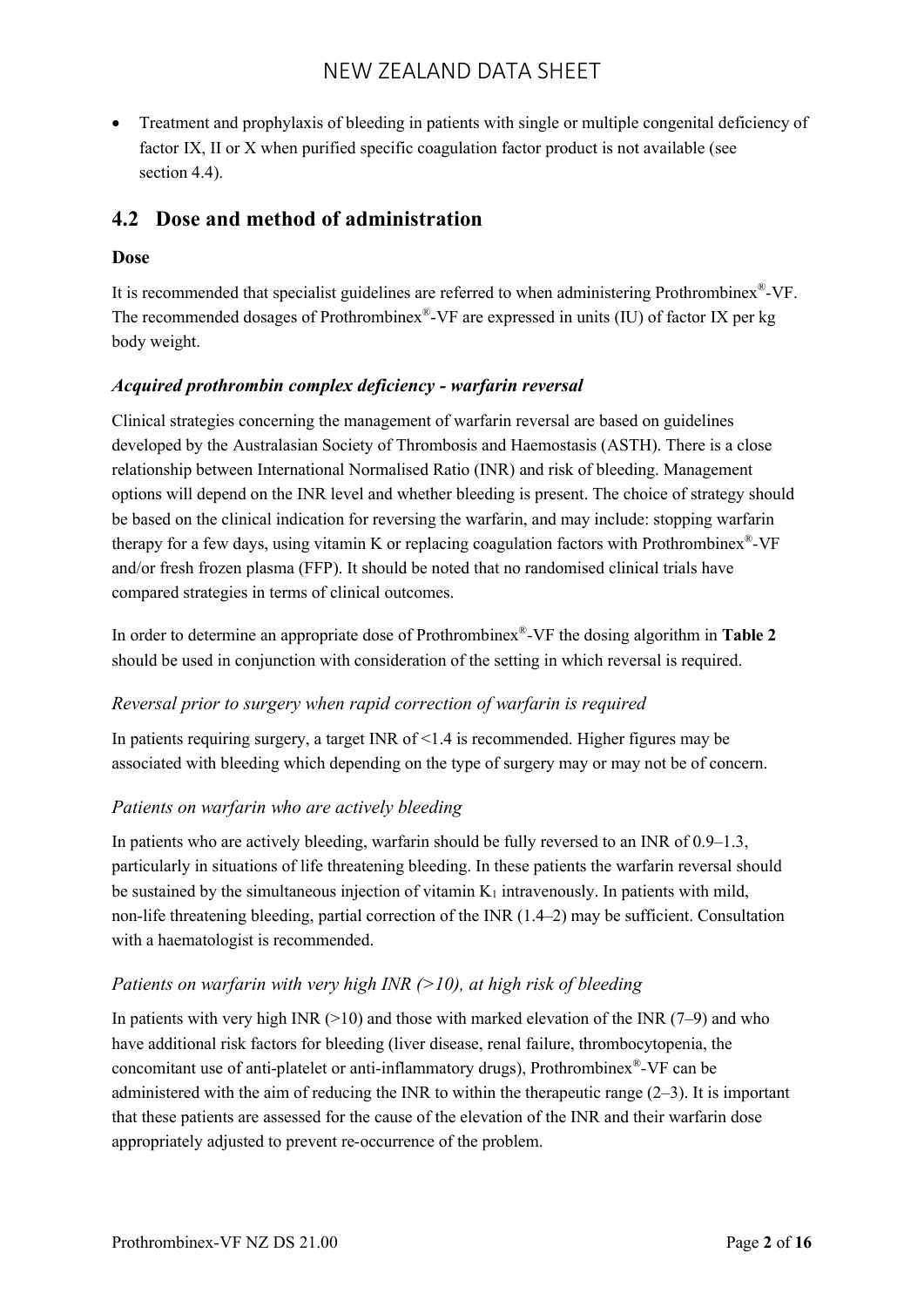On the basis of the results of the primary study a dosing algorithm based on the initial INR and the target INR is provided to guide dosage.

| <b>Initial INR</b>               | $1.5 - 2.5$                       | $2.6 - 3.5$ | $3.6 - 10.0$ | >10.0          |
|----------------------------------|-----------------------------------|-------------|--------------|----------------|
|                                  | Dose of Prothrombinex®-VF (IU/kg) |             |              |                |
| <b>Target INR</b>                |                                   |             |              |                |
| Complete reversal<br>$0.9 - 1.3$ | 30                                | 35          | 50           | $50^{\dagger}$ |
| Partial reversal<br>$1.4 - 2.0$  |                                   | 25          | 30           | 40             |

#### **Table 2: Dosing Algorithm**

† May not fully correct INR, higher or repeat doses not recommended.

Whether for elevated INR with or without bleeding or invasive procedures, it is essential that clinical signs of bleeding and laboratory results (INR) are monitored.

## *Congenital deficiency of factors II, IX and X*

The dosage and duration of the substitution therapy depend on the severity of the coagulation disorder, on the location and extent of the haemorrhage and on the clinical condition of the patient.

The initial dose of a specific coagulation factor may be estimated from the recovery of that factor. In the absence of recovery data for Prothrombinex®-VF, it is recommended that the recovery data in the SPC be used:

- $\bullet$  1 IU of factor II per kg body weight (IU/kg) raises the plasma factor II activity by 0.02 IU/mL,
- 1 IU/kg of factor VII raises the plasma factor VII activity by 0.01 IU/mL,
- $\bullet$  1 IU/kg of factor IX raises the plasma factor IX activity by 0.01 IU/mL and
- 1 IU/kg of factor X raises the plasma factor X activity by 0.017 IU/mL.

The calculation is as follows:

Dose  $(IU)$  = Body Weight (kg) x Desired Factor Rise  $(IU/mL)$  x the reciprocal of the estimated recovery

For example, for a factor X deficiency:

Dose (IU) = Body Weight (kg) x Desired Factor Rise (IU/mL) x 60

The exact loading and maintenance doses and dosing intervals should be based on the patient's clinical condition, response to therapy and plasma factor concentration. Maintenance doses should gradually reduce over the period of treatment (from the higher end of the range to the lower). Laboratory tests should be performed to ensure that the desired factor levels are achieved.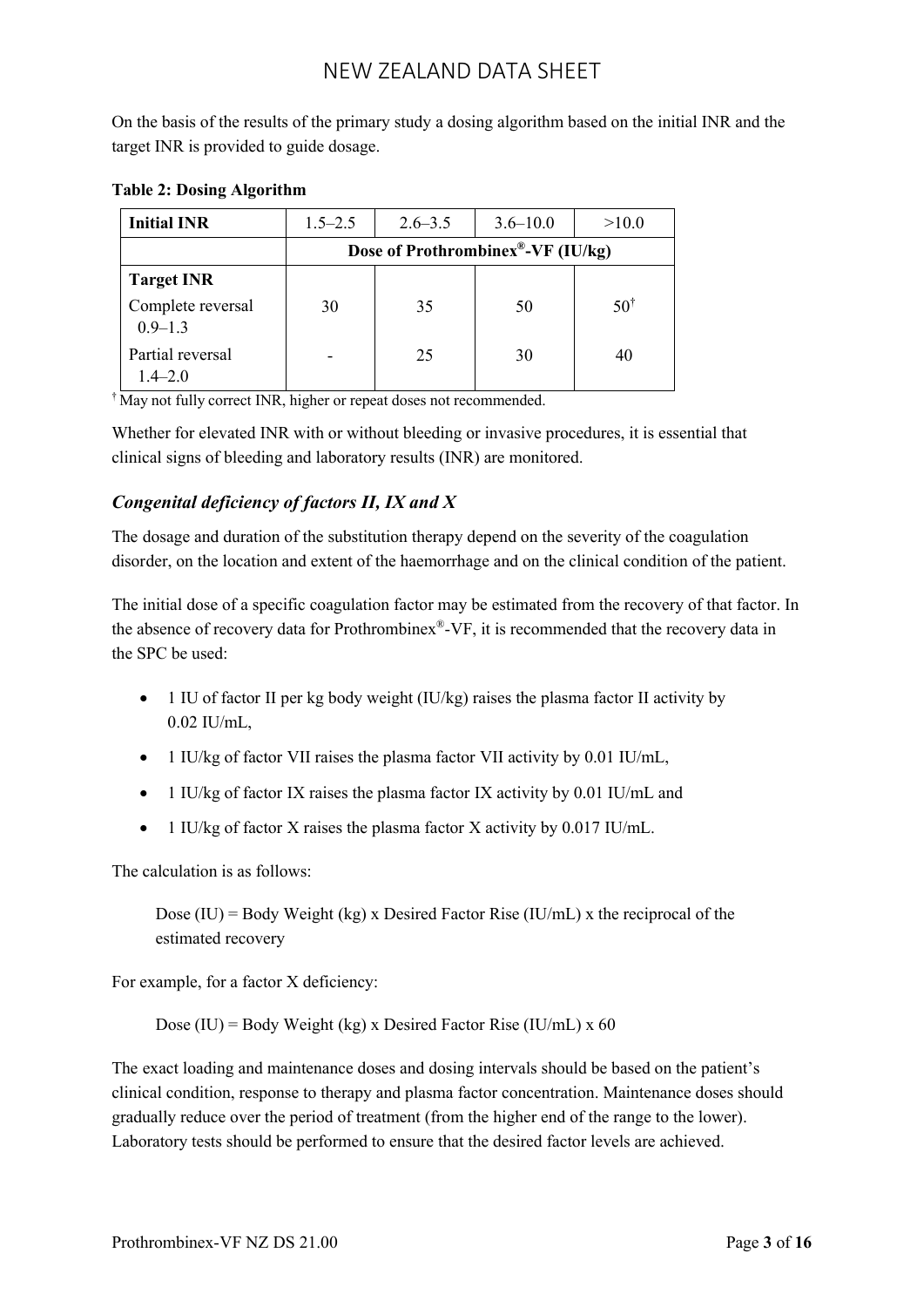## *Congenital deficiency of factor IX (Haemophilia B)*

The recommendations for doses in **Table 3** are provided only as a general guideline for therapy. Treatment may need to be repeated at varying intervals to maintain the required concentration of factor IX in the plasma. Thrombotic problems may occur if the suggested maximum dose is exceeded, however in some circumstances larger amounts than those calculated may be required (in terms of an initial loading dose).

| <b>Indication</b>                             | <b>Desired plasma</b><br>concentration<br>of factor IX<br>(IU/dL) | Dose $(IU/kg)$                    | <b>Frequency of</b><br>dosing<br>(per day) | <b>Duration of</b><br>treatment<br>(days) |
|-----------------------------------------------|-------------------------------------------------------------------|-----------------------------------|--------------------------------------------|-------------------------------------------|
| Minor<br>haemorrhage                          | $20 \text{ to } 30$                                               | $20 \text{ to } 30$               | 1                                          | 1 to 2                                    |
| Moderate to<br>severe<br>haemorrhage          | $30 \text{ to } 50$                                               | $30 \text{ to } 50$               | 1 to 2                                     | $1 \text{ to } 5$                         |
| Minor surgery:<br>loading dose<br>maintenance | $40 \text{ to } 60$<br>$20 \text{ to } 50$                        | $40 \text{ to } 60$<br>15 to $40$ | $1$ to $2$                                 | 7 to 10                                   |

For long term prophylaxis against bleeds in patients with congenital factor IX deficiency, doses of 25 to 40 IU of factor IX per kg body weight can be given twice weekly.

It is recommended that plasma factor IX concentrations be monitored during the treatment period.

Patients requiring more than 4 to 5 days of treatment with Prothrombinex®-VF should be monitored carefully for signs of thrombosis or disseminated intravascular coagulation (DIC).

## *Paediatric population*

The use of Prothrombinex<sup>®</sup>-VF in the paediatric population has not been established in clinical studies.

## **Method of administration**

For instructions on reconstitution of the medicine before administration, see section 6.6.

1. With the reconstituted Prothrombinex® -VF vial upright, attach a plastic disposable syringe to the  $Mix2ViaI<sup>™</sup>$  (transparent plastic part). Invert the system and draw the reconstituted Prothrombinex<sup>®</sup>-VF into the syringe by pulling the plunger back slowly. One large syringe may be used to pool several vials of reconstituted Prothrombinex®-VF.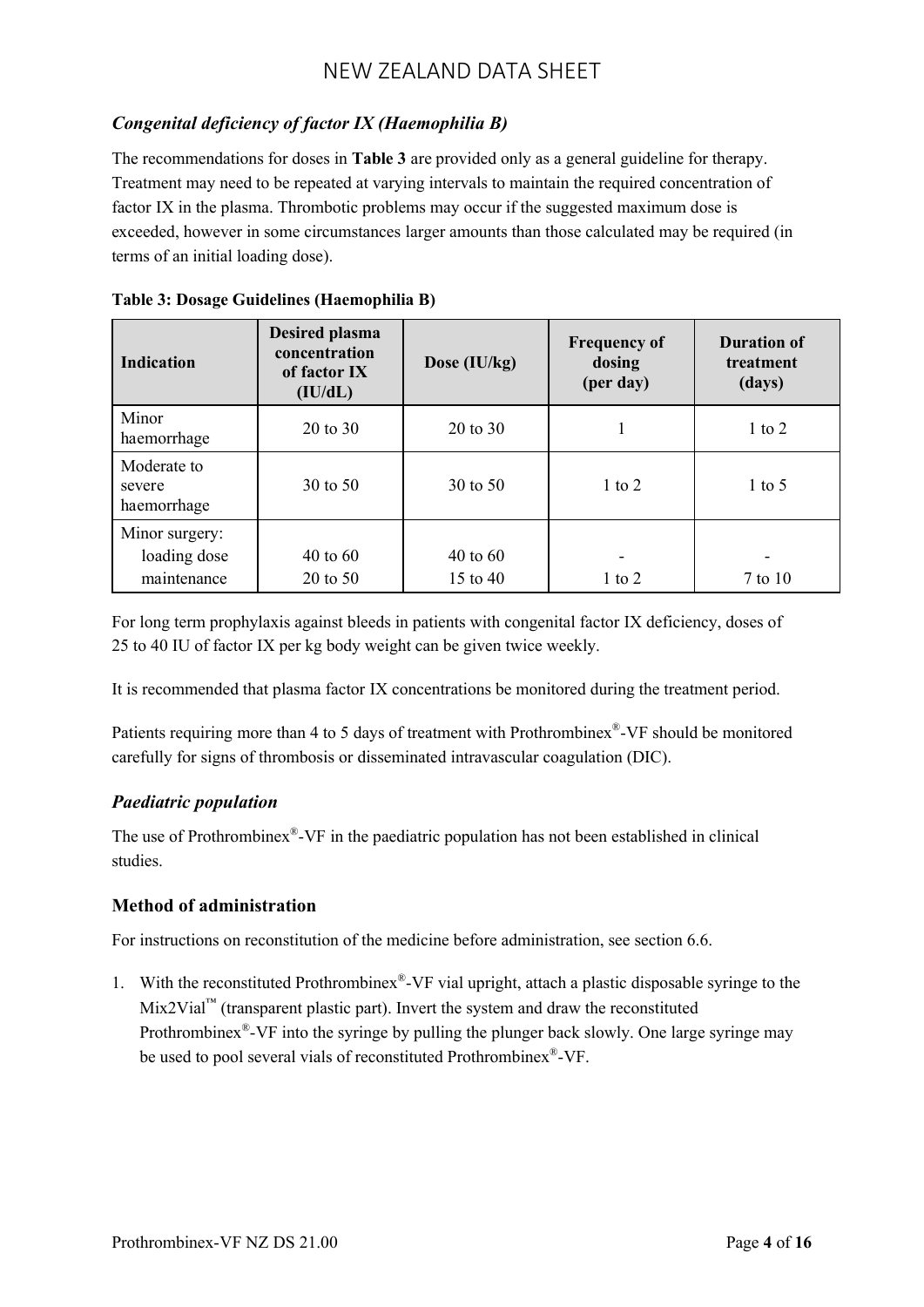- 2. Once the Prothrombinex<sup>®</sup>-VF has been transferred into the syringe, firmly hold the barrel of the syringe (keeping the syringe plunger facing down) and detach the Mix2Vial<sup>™</sup> from the syringe. Discard the Mix2Vial<sup>™</sup> (transparent plastic part) and empty Prothrombinex<sup>®</sup>-VF vial in an appropriate waste container. Fit the syringe to a suitable injection needle to administer the reconstituted Prothrombinex<sup>®</sup>-VF. Do not use the Mix2Vial<sup>™</sup> for injection.
- 3. Give the dose slowly (approximately 3 mL per minute or as tolerated by the patient) by the intravenous route. When the contents of more than one vial are to be given, it may be convenient to pool the total amount prior to administration in a large syringe or sterile bag. This must be done aseptically.
- 4. To reduce microbiological hazard, use as soon as practicable after reconstitution/preparation. The solution must not be stored and infusion should be completed within three hours of reconstitution. Any unused portion remaining in the vial must be discarded appropriately.
- 5. The solution must not be added to or mixed with any other fluids to be given, including whole blood.

## **4.3 Contraindications**

Hypersensitivity to the active substances or to any of the excipients including known allergy to heparin or history of heparin-induced thrombocytopenia (HIT).

Prothrombinex®-VF is also contraindicated in patients who have evidence of active thrombosis or disseminated intravascular coagulation (DIC).

# **4.4 Special warnings and precautions for use**

## **General**

The advice of a specialist experienced in the management of coagulation disorders should be sought.

In patients with acquired deficiency of vitamin K dependent coagulation factors (e.g. induced by treatment with vitamin K antagonists such as warfarin or phenindione), Prothrombinex®-VF should only be used when rapid correction of the prothrombin complex factor levels is necessary. In other cases, reduction of the vitamin K antagonist dose or omission of the next dose and/or administration of vitamin K is usually sufficient.

In congenital deficiency of any of the vitamin K dependent factors, specific coagulation factor product should be used when available because of the incremental risk of thrombosis with Prothrombinex® -VF.

Prothrombinex<sup>®</sup>-VF is not recommended for the management of patients with isolated factor V or factor VII deficiency because of the low levels of factors V and VII in the product.

## **Hypersensitivity**

Prothrombinex®-VF should be used with caution in patients with a known allergy to constituents of the preparation. Allergic or anaphylactic-type reactions (e.g. angioedema, injection site reactions, chills, flushing, generalised urticaria, headache, pruritus, hypotension, lethargy, nausea, vomiting,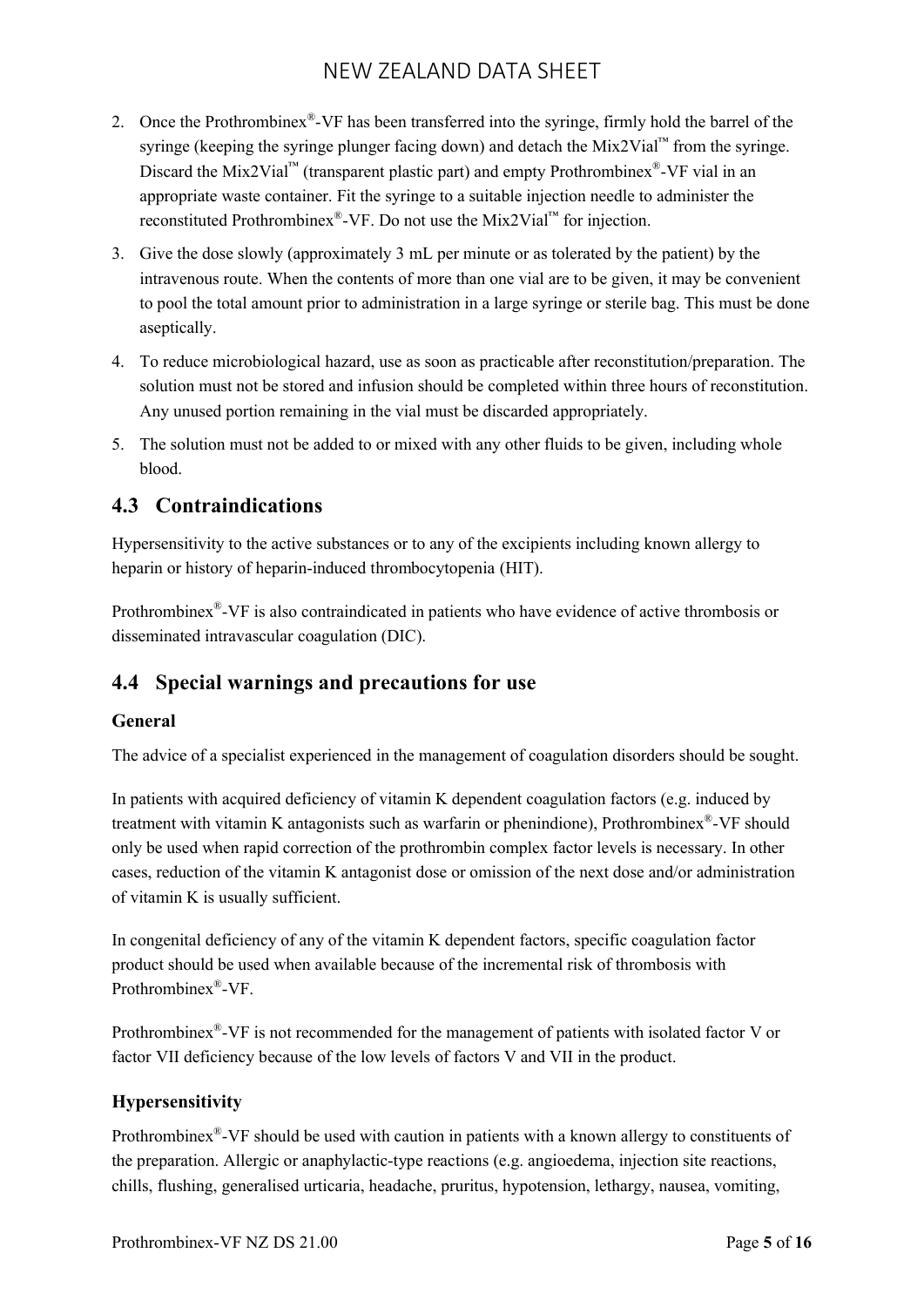restlessness, tachycardia, tingling, swelling, wheezing or shortness of breath) have been rarely observed in patients receiving Prothrombin complex concentrates (PCCs) such as Prothrombinex<sup>®</sup>-VF. In some cases, these reactions have progressed to severe anaphylaxis, particularly in patients with factor IX inhibitors. If allergic or anaphylactic-type reactions occur, Prothrombinex<sup>®</sup>-VF administration should be stopped immediately and appropriate measures implemented.

Prothrombinex®-VF contains heparin sodium which may cause HIT. The possibility of HIT developing during treatment should be considered if high doses of Prothrombinex® -VF are required (see section 4.3).

#### **Inhibitors**

The use of Prothrombinex $^{\circledast}$ -VF in patients with congenital deficiency of any of the vitamin K dependent factors may lead to the formation of circulating antibodies known as 'inhibitors' to one or more of the factors in the product and manifest as a poor clinical response.

#### **Thrombosis**

Patients receiving a vitamin K antagonist may have an underlying hypercoagulable state and infusion of a PCC may exacerbate this.

There is a risk of thrombosis, embolism, DIC or myocardial infarction when patients are treated with PCCs such as Prothrombinex®-VF. Such events may be fatal. The risk may be increased with repeated or high doses (especially at dose levels greater than 50 IU/kg of factor IX). Therefore, patients treated with PCCs should be observed closely for symptoms or signs of thrombosis, embolism, DIC or myocardial infarction.

Special care should be taken in patients with a history of venous thromboembolism, coronary artery or cerebrovascular disease or patients with liver disease. In these patients, the potential benefit of Prothrombinex®-VF should be weighed against the risk of precipitating a thrombotic event.

## **Pathogen safety**

This product is made from human plasma. Products made from human plasma may contain infectious agents, such as viruses and theoretically Creutzfeldt-Jakob Disease (CJD) agents, that can cause disease. The risk that such products will transmit an infectious agent has been reduced by screening plasma donors for prior exposure to certain infectious agents and by testing for the presence of certain viral markers.

In addition, the manufacturing process of Prothrombinex® -VF contains dedicated and complementary steps to reduce the possibility of virus transmission including dry heat treatment (80°C for 72 hours) for virus inactivation and nanofiltration for virus removal. The procedures applied in the manufacture of this product are effective against enveloped viruses such as human immunodeficiency virus (HIV), hepatitis B (HBV) and hepatitis C (HCV) viruses, and non-enveloped viruses, such as hepatitis A (HAV). These procedures may have some effect against non-enveloped viruses such as human parvovirus B19.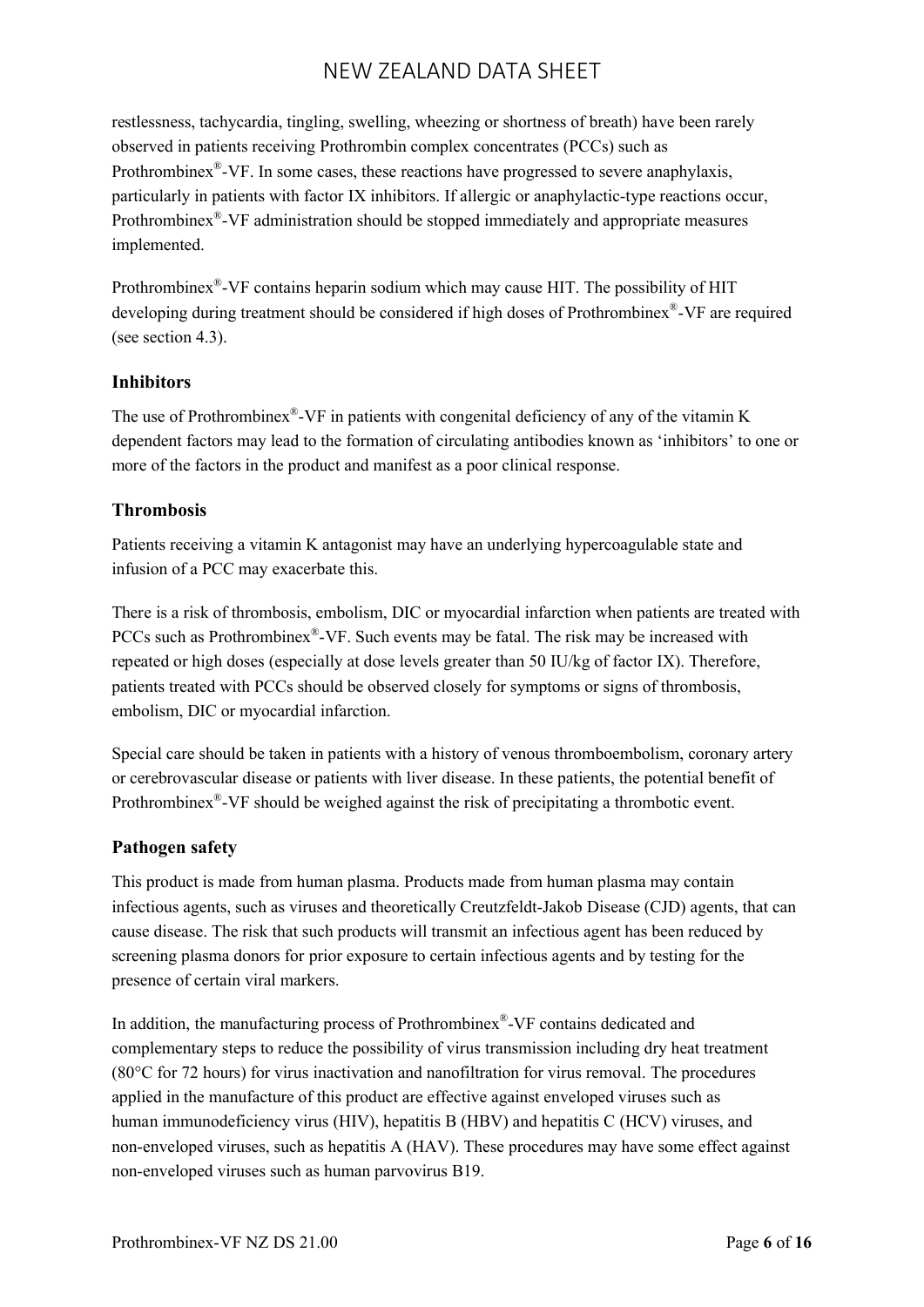Despite these measures, such products may still potentially transmit disease. There is also the possibility that other known or unknown infectious agents may be present in such products.

Vaccination for patients in receipt of medicinal products from human plasma should be considered where appropriate.

## **Paediatric population**

The use of Prothrombinex<sup>®</sup>-VF in the paediatric population has not been established in clinical studies.

Prothrombinex<sup>®</sup>-VF should be used with caution in neonates, in whom immature hepatic function may lead to delayed clearance of activated coagulation factors and an increased risk of thrombotic complications.

#### **Use in the elderly**

The use of Prothrombinex®-VF in the elderly has not been established in clinical studies.

#### **Effect on laboratory tests**

Prothrombinex<sup>®</sup>-VF is formulated with heparin sodium and antithrombin III. Therefore, the results of coagulation tests should be interpreted with care.

#### **Other**

Prothrombinex®-VF contains 112 mg sodium per vial, equivalent to 5.6% of the WHO recommended maximum daily intake of 2 g sodium for an adult.

## **4.5 Interaction with other medicines and other forms of interaction**

The interaction of Prothrombinex®-VF with other drugs has not been established in specific studies.

The use of Prothrombinex®-VF with tranexamic acid is not recommended since only limited data are available on the concomitant administration of prothrombin complex products and antifibrinolytic agents.

## **4.6 Fertility, pregnancy and lactation**

#### **Fertility**

The effects of Prothrombinex® -VF on fertility are unknown.

#### **Pregnancy and lactation**

The use of Prothrombinex® -VF during pregnancy or lactation has not been established in clinical studies.

## **4.7 Effects on ability to drive and use machines**

No studies on the effects on the ability to drive and use machines have been performed.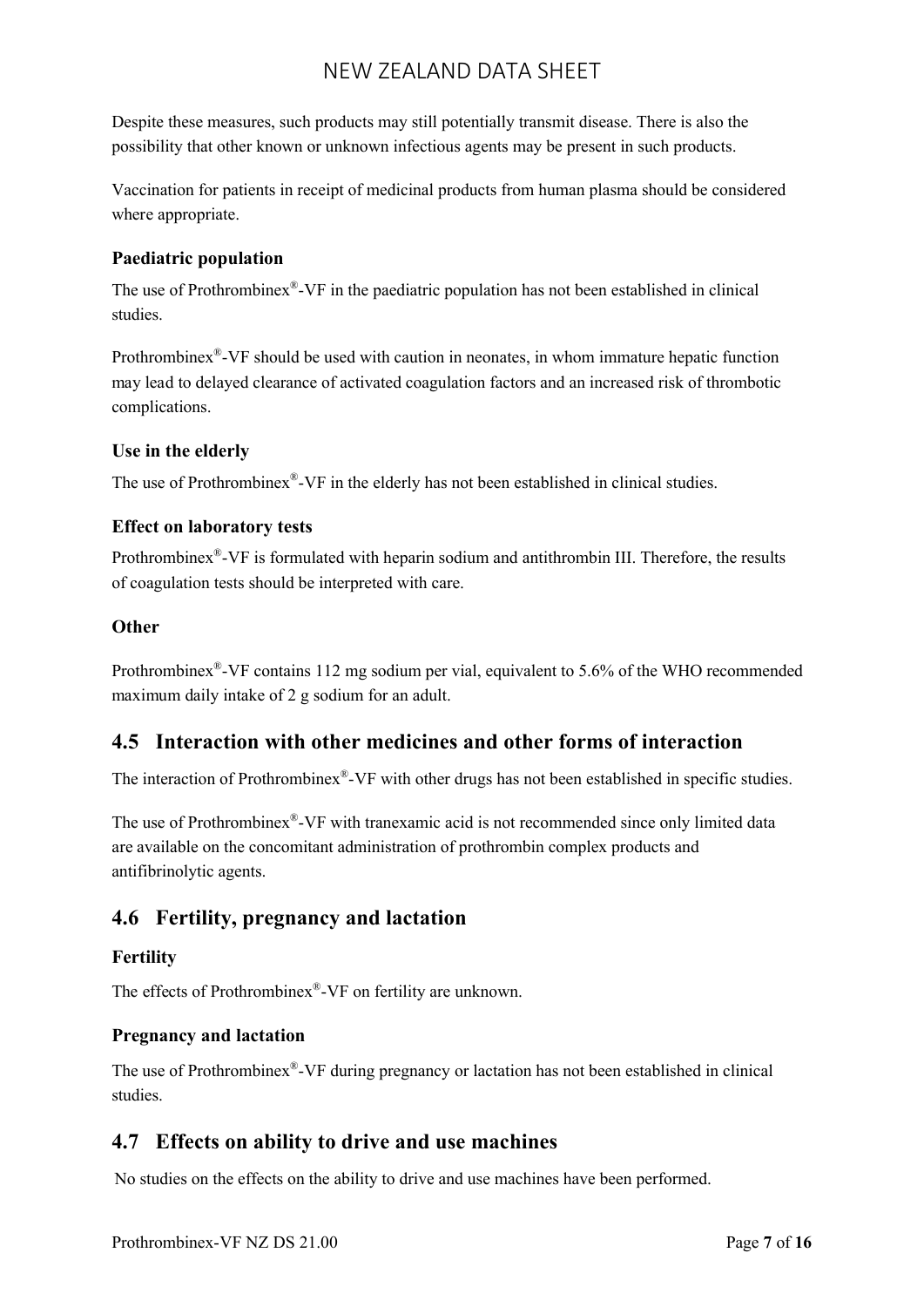## **4.8 Undesirable effects**

## **Summary of the safety profile**

Allergic or anaphylactic-type reactions can occur in PCCs such as Prothrombinex®-VF (see section 4.4).

Although low, there is a potential risk of thromboembolic episodes (including myocardial infarction) following the administration of a PCC such as Prothrombinex® -VF. This risk is increased in patients predisposed to thrombosis, or in patients receiving repeated or high doses. Thrombotic events, particularly pulmonary embolism, may result in a fatal outcome (see section 4.4).

In the post-marketing period from 2001 spontaneous reporting of adverse events has been rare. Post-marketing reporting of adverse reactions is voluntary and from a population of uncertain size, and consequently it is not always possible to reliably estimate the frequency of these reactions or establish a causal relationship to product exposure.

#### **Tabulated summary of adverse reactions**

The adverse reactions in **Table 4** are based on post-marketing experience of Prothrombinex® -VF and the previous generation product, Prothrombinex®-HT.

| <b>System Organ Class</b>                             | <b>Adverse drug reaction</b>                                                                                 |
|-------------------------------------------------------|--------------------------------------------------------------------------------------------------------------|
| <b>Blood &amp; lymphatic disorders</b>                | Hypercoagulability,                                                                                          |
|                                                       | Disseminated Intravascular Coagulation (DIC)                                                                 |
| Immune system disorders                               | Anaphylactic reaction                                                                                        |
| Vascular disorders                                    | Thrombosis (potentially including deep vein<br>thrombosis, myocardial infarction and cerebral<br>infarction) |
| Respiratory, thoracic &<br>mediastinal disorders      | Pulmonary embolism                                                                                           |
| Skin & subcutaneous tissue<br>disorders               | Rash                                                                                                         |
| General disorders &<br>administration site conditions | Injection site reaction                                                                                      |

#### **Table 4: Adverse Drug Reactions**

Other reactions may include somnolence, phlebitis, vasodilation, dyspnoea, vomiting, pain, fever, feeling cold and peripheral oedema.

## **Paediatric population**

The use of Prothrombinex<sup>®</sup>-VF in the paediatric population has not been established in clinical studies.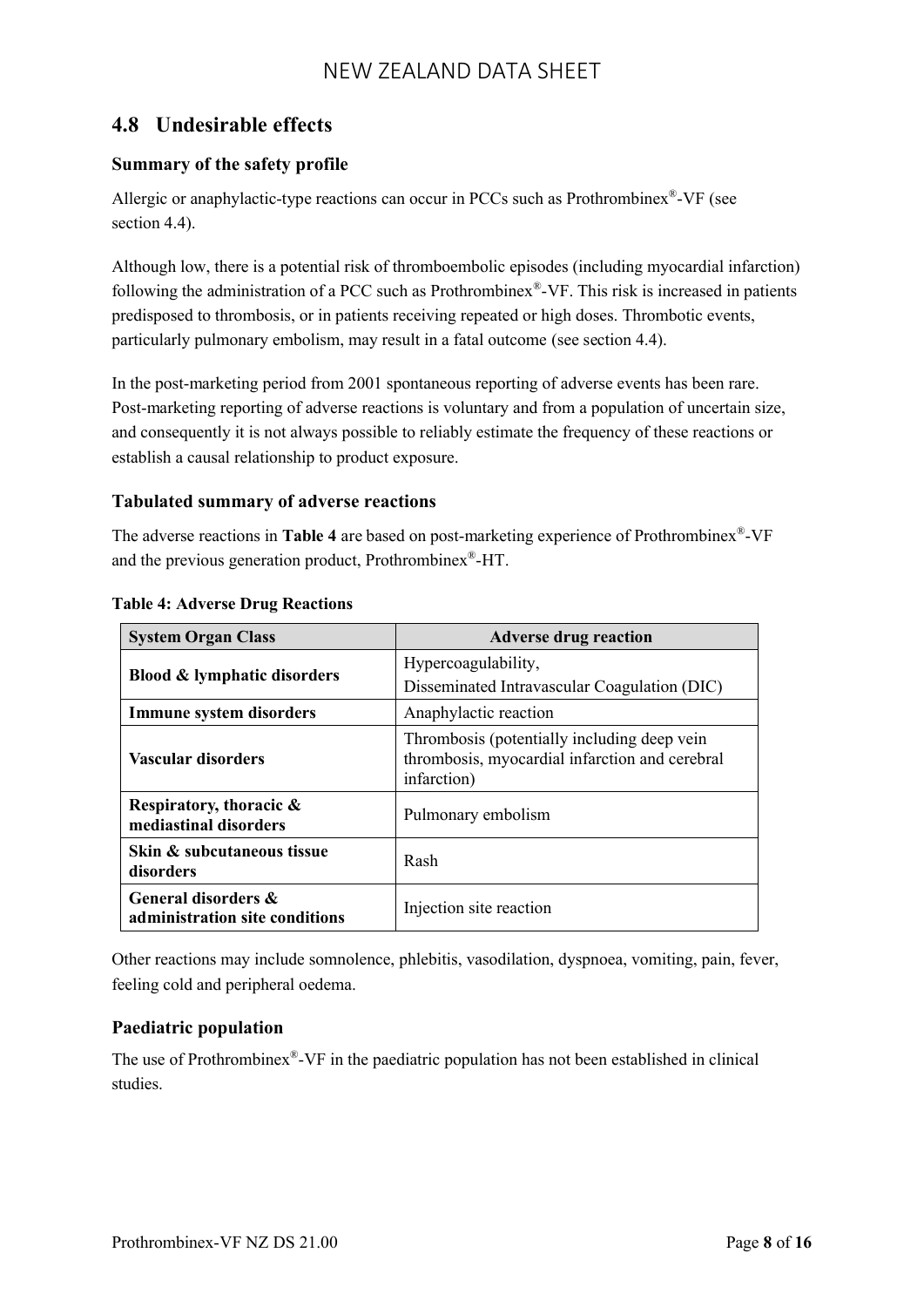#### **Reporting of suspected adverse reactions**

Reporting suspected adverse reactions after authorisation of the medicine is important. It allows continued monitoring of the benefit/risk balance of the medicine. Healthcare professionals are asked to report any suspected adverse reactions [https://nzphvc.otago.ac.nz/reporting/.](https://nzphvc.otago.ac.nz/reporting/)

#### **4.9 Overdose**

The use of high doses of PCCs has been associated with instances of myocardial infarction, DIC, venous thrombosis and pulmonary embolism. Therefore, in overdose, the risk of thromboembolic complications or DIC is enhanced.

For advice on the management of overdose please contact the National Poisons Centre on 0800 POISON (0800 764766).

## **5 PHARMACOLOGICAL PROPERTIES**

## **5.1 Pharmacodynamic properties**

Pharmacotherapeutic group: antihaemorrhagics, blood coagulation factors.

#### ATC code: B02BD01

#### **Mechanism of action**

The coagulation factors II, VII, IX and X, which are synthesised in the liver with the help of vitamin K, are commonly called the prothrombin complex.

Factor VII is the zymogen of the active serine protease factor VIIa by which the extrinsic pathway of blood coagulation is initiated. The tissue factor-factor VIIa complex activates coagulation factors X and IX, whereby factor IXa and Xa are formed. With further activation of the coagulation cascade, prothrombin (factor II) is activated and transformed to thrombin. By the action of thrombin, fibrinogen is converted to fibrin, which results in clot formation. The normal generation of thrombin is also of vital importance for platelet function as a part of the primary haemostasis.

Isolated deficiency of factor IX is one of the classical haemophilias (haemophilia B). Isolated deficiency of factor II or factor X is very rare but in severe form they cause a bleeding tendency similar to that seen in classical haemophilia. Isolated severe deficiency of factor VII leads to reduced thrombin formation and a bleeding tendency due to impaired fibrin formation and impaired primary haemostasis.

Acquired deficiency of the vitamin K dependent coagulation factors occurs during treatment with vitamin K antagonists (such as warfarin and phenindione). It may also result from vitamin K deficiency (malabsorption syndrome, antibiotic therapy, cholestasis, prolonged parenteral alimentation). If the deficiency becomes severe, a severe bleeding tendency results, characterised typically by retroperitoneal or cerebral bleeds rather than muscle and joint haemorrhage.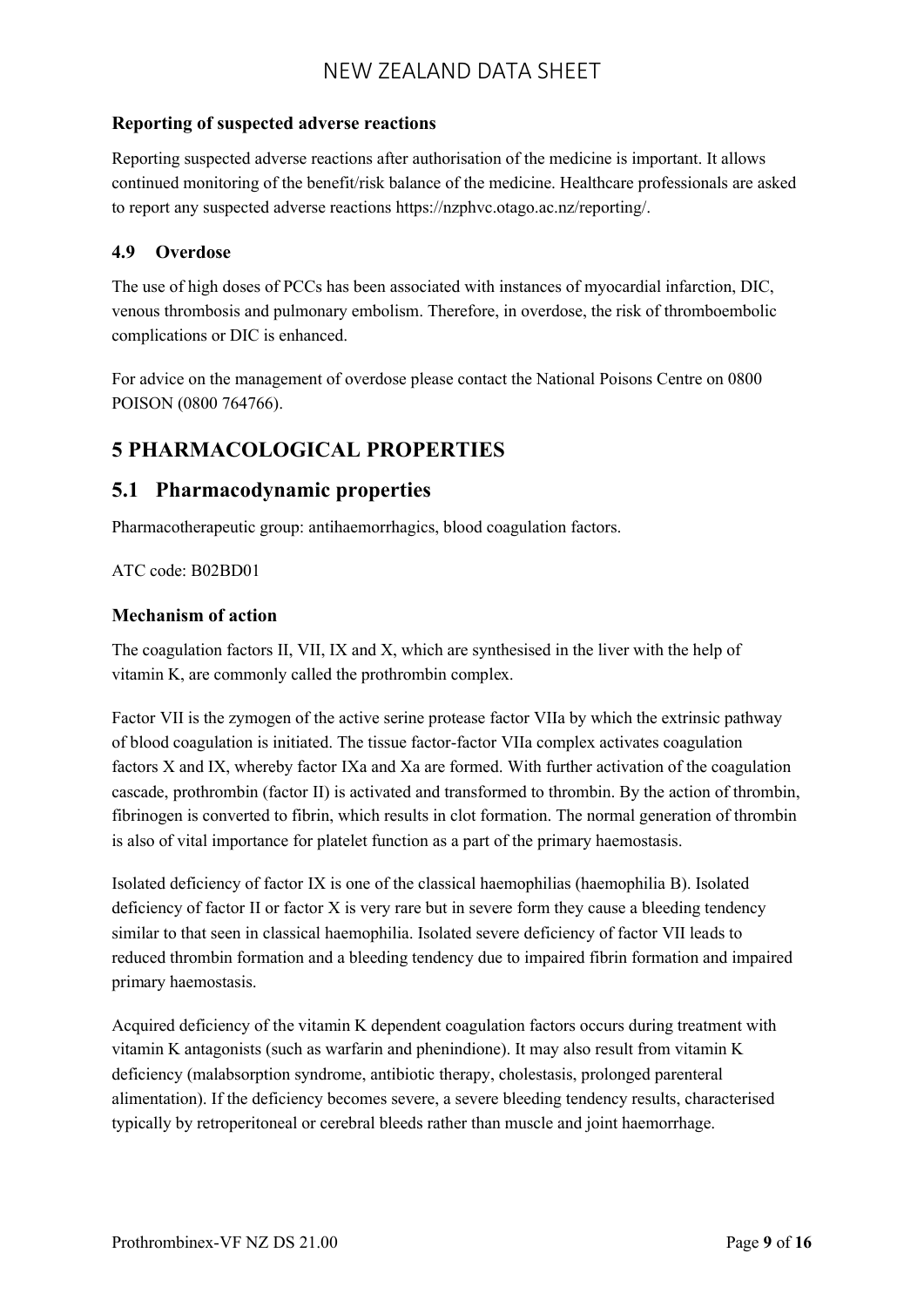Severe hepatic insufficiency also results in markedly reduced levels of the vitamin K dependent coagulation factors and a clinical bleeding tendency which, however, is often complex due to a simultaneous ongoing low-grade intravascular coagulation, low platelet levels, deficiency of coagulation inhibitors and disturbed fibrinolysis.

The administration of human prothrombin complex provides an increase in plasma levels of the vitamin K dependent coagulation factors, and can temporarily correct the coagulation defect of patients with deficiency of one or several of these factors.

## **Clinical efficacy and safety**

#### *Acquired deficiencies*

The acquired deficiencies of prothrombin complex in which Prothrombinex® -VF has been studied include warfarin reversal and patients with bleeding who are coagulopathic.

In trials of PCCs similar to Prothrombinex®-VF, the onset of effect on INR was rapid (within 15 minutes). When given concurrently with vitamin K, the duration of effect in one trial was shown to be up to 48 hours.

## *Warfarin reversal*

Several published investigator initiated phase IV studies have evaluated the efficacy of Prothrombinex®-VF in patients requiring warfarin reversal. Three different scenarios requiring warfarin reversal have been examined: a) prior to surgery, b) patients who are actively bleeding, and c) patients with a high INR at risk of bleeding.

In a prospective study of 50 adult patients, Prothrombinex®-VF was administered alone (without concomitant fresh frozen plasma; FFP) in patients requiring urgent warfarin reversal. Patients were grouped either with the intention to achieve complete reversal to INR <1.4 or partial reversal to INR 1.4–2.0, based on the reason for reversal of anticoagulation. Complete reversal was the target for patients with serious active bleeding ( $n = 11$ ). In patients requiring surgery ( $n = 22$ ) the aim was either to fully or partially correct the INR depending on the nature of the surgery; and in patients with a high INR deemed at high risk of bleeding, attenuation of the INR to within the therapeutic range (INR 2–3) was the aim  $(n = 2)$ . All patients were treated with a single infusion of Prothrombinex<sup>®</sup>-VF at a dose of 25–50 IU/kg body weight. The mean INR before reversal was 3.5 in the complete reversal group (range 1.7–20.0) and 5.6 in the partial reversal group (range 2.5–10.0). After reversal the mean INR in the complete reversal group was 1.1, with 32 of 35 patients (91%) achieving complete reversal, the remaining 3 patients achieving INR  $\leq$ 2.0; the mean dose received was 34.7 IU/kg (range 25–50). In the partial reversal group success was achieved in 14 of 15 patients (93%) with INR in the range 1.4– 2.0. In this group the mean dose received was 29.7 IU/kg (range 25–45). On the basis of the results of this study a dosing algorithm based on the initial INR and the target INR was developed (see section 4.2). This is considered the primary study supporting the use of Prothrombinex $^{\circledast}$ -VF in warfarin reversal.

In a separate study, the use of a single infusion of Prothrombinex<sup>®</sup>-VF with no supplemental FFP was reported in 50 patients on warfarin who required urgent/semi-urgent surgery. All patients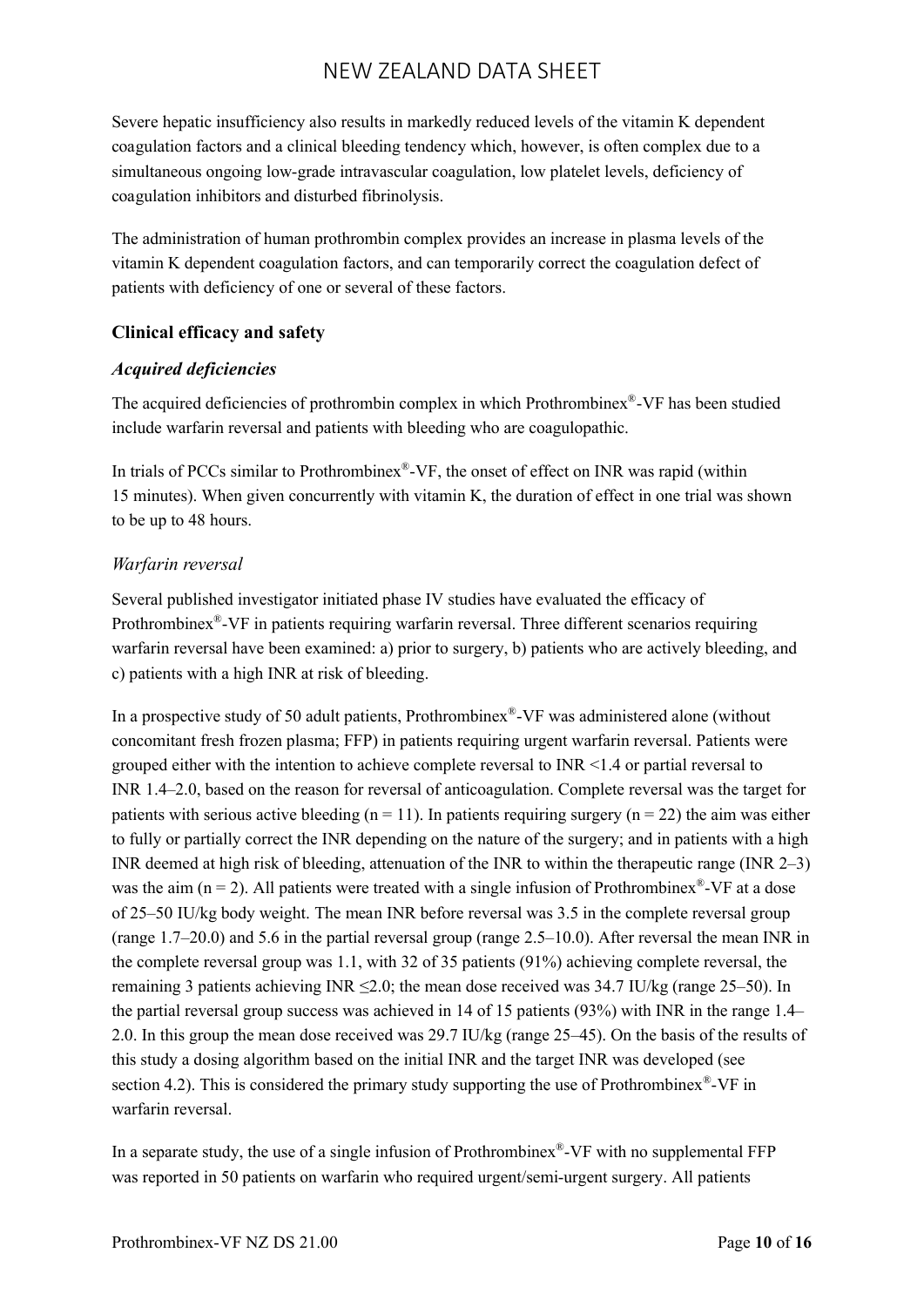achieved complete reversal of their anticoagulation (INR 1.0–1.3) within 30 minutes of the infusion. The majority of these patients were able to be returned to a stable anticoagulation state within 2 days.

Another 54 patients who required warfarin reversal prior to a surgical procedure were included in a large prospective study conducted in New Zealand. All 173 patients in this study received Prothrombinex<sup>®</sup>-VF, with supplemental FFP allowed at the discretion of the treating physician. The majority of patients  $(79.1\%)$  achieved a post infusion INR <1.5 with no significant difference between the pre- or post-treatment INR between groups who did and did not receive FFP (42% of the patients received FFP). The average dose of Prothrombinex®-VF was reported as 21 IU/kg (range 6–45).

The use of Prothrombinex®-VF to reverse warfarin anticoagulation in patients who were actively bleeding was also assessed in the studies cited above. There were 14 patients in the primary study and 100 in the New Zealand study. In the primary study all patients received Prothrombinex®-VF alone, while in the New Zealand study a proportion of the total patient population (42%) also received FFP. In both studies bleeding was controlled. One patient in the primary study died as a result of bleeding from a ruptured aortic aneurysm. Although the New Zealand study did not include re-imaging of patients with intra-cranial haemorrhage, no ongoing bleeding after treatment was reported by the clinicians.

In patients on warfarin with a high INR and a high risk of bleeding (2 in the primary study and 10 in the New Zealand study), the infusion of Prothrombinex $^{\circledast}$ -VF resulted in the reduction in INR to <2.0; including a patient with a pre-treatment INR of 20 (primary study).

The optimum dose of Prothrombinex®-VF for warfarin reversal has been the subject of published audits. Doses <25 IU/kg have been reported to be effective. However, the best evidence is based on an algorithm developed in the primary study, which has been adapted by ASTH (see section 4.2).

## *Non-warfarin related coagulopathy*

Relatively fewer patients with non-warfarin related coagulopathy have been reported. A published audit of the use of Prothrombinex®-VF included 19 patients with a coagulopathy and a prolonged INR not due to warfarin. The mean dose of Prothrombinex® -VF was 16.8 IU/kg with an overall reduction in INR from 2.2 pre-treatment (range 1.9–2.6) to 1.7 post-treatment (range 1.4–1.9). Nine of the 13 patients were actively bleeding and in these patients haemostasis was achieved. In another 8 patients who required surgery the use of Prothrombinex® -VF reduced the INR, enabling surgery to proceed.

This audit also reported on 18 patients, predominantly undergoing cardiothoracic surgery, who had intraoperative bleeding. Six patients were thrombocytopenic and seven had prolonged APTT contributing to the bleeding. The mean Prothrombinex<sup>®</sup>-VF dose was 23.0 IU/kg (range 18.6–28.4 IU/kg) and the mean INR was 1.3 both before and after treatment. Haemostasis was achieved in all cases, however the contribution of Prothrombinex® -VF was difficult to determine as these patients also received other haemostatic agents.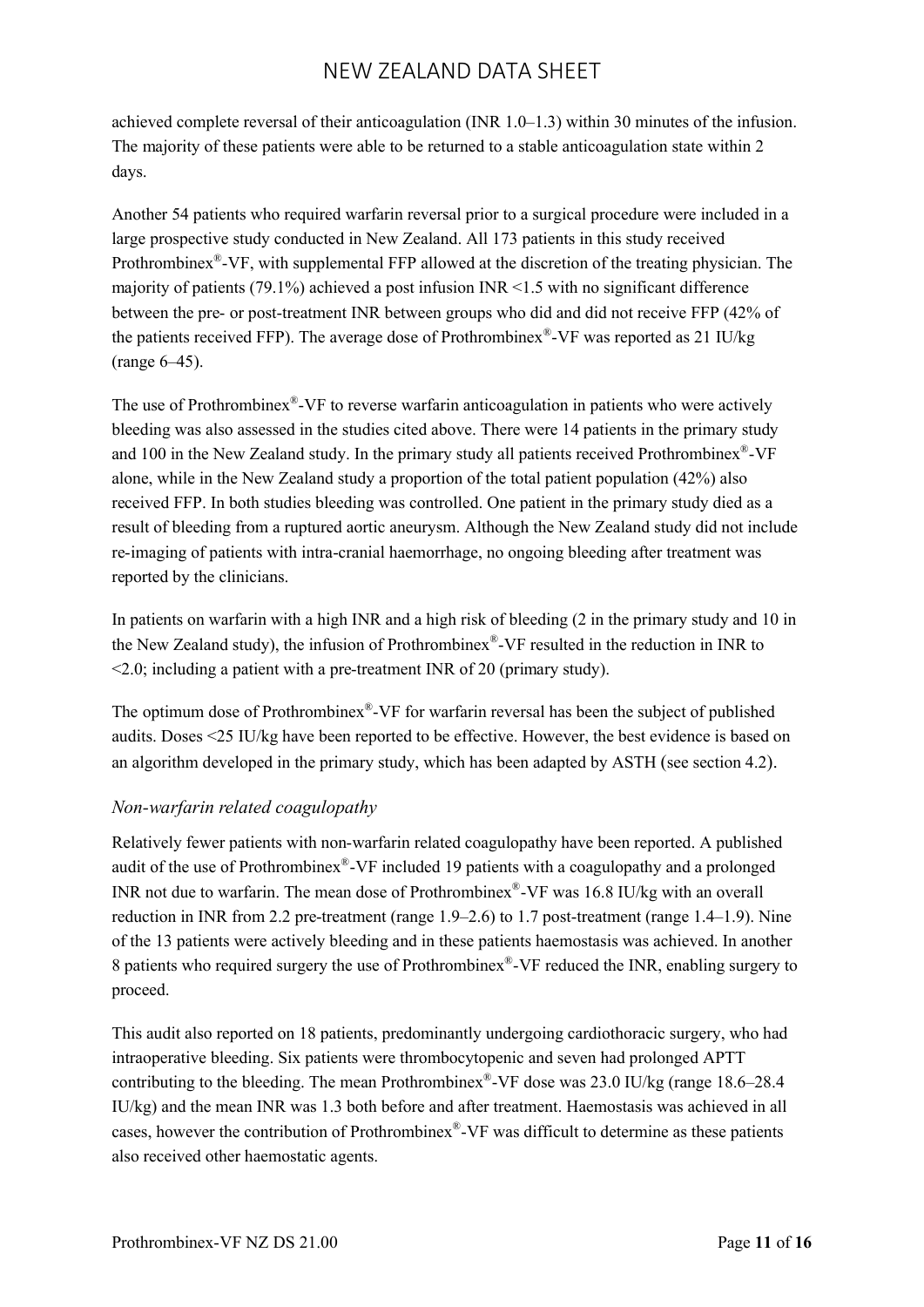## *Congenital deficiencies*

There are two published reports on the efficacy of PCCs in the treatment of eleven haemophilia B (factor IX deficient) patients undergoing bleeding or surgery. In a separate study eight haemophilia B patients who received prophylactic treatment with PCC at doses up to 25–40 IU/kg twice weekly showed reduced joint damage compared to age matched historical controls who only received on demand therapy. However, as there have been no dose ranging studies performed with PCCs the doses recommended are based on accumulated clinical experience (see section 4.2).

There are very few published case reports on the efficacy of PCCs in the treatment of bleeds in patients with congenital factor II or X deficiency.

## **5.2 Pharmacokinetic properties**

#### **Absorption**

Intravenous administration means that the preparation is available immediately; bioavailability is 100%.

Prothrombinex®-VF contains human coagulation factors II, IX and X and low levels of factors V and VII. A pharmacokinetic study with a PCC containing coagulation factors II, VII, IX and X in healthy volunteers, who received a 50 IU/kg intravenous dose, showed that peak plasma concentrations of the coagulation factors occur within 5 minutes of infusion.

## **Distribution and metabolism**

Prothrombin complex concentrates (PCCs) are distributed and metabolised in the same way as endogenous coagulation factors.

## **Elimination**

PCC coagulation factor elimination half-lives as median and (inter-quartile range) are presented in **Table 5.**

#### **Table 5: Coagulation Factor Elimination Half-Lives**

|                       | <b>Factor II</b> | <b>Factor VII</b> | <b>Factor IX</b> | <b>Factor X</b> |
|-----------------------|------------------|-------------------|------------------|-----------------|
| Elimination $t_{1/2}$ | 60               | 4.2               |                  |                 |
| (h)                   | $(46 - 66)$      | $(3.9 - 6.6)$     | $(14 - 68)$      | $(24 - 41)$     |

There are no data for Prothrombinex $^{\circledast}$ -VF, a PCC containing factors II, IX and X.

The European Core Summary of Product Characteristics (SPC) for PCCs cites the following recoveries for the coagulation factors: factor II 0.02 IU/mL, factor VII 0.01 IU/mL, factor IX 0.01 IU/mL and factor X 0.017 IU/mL.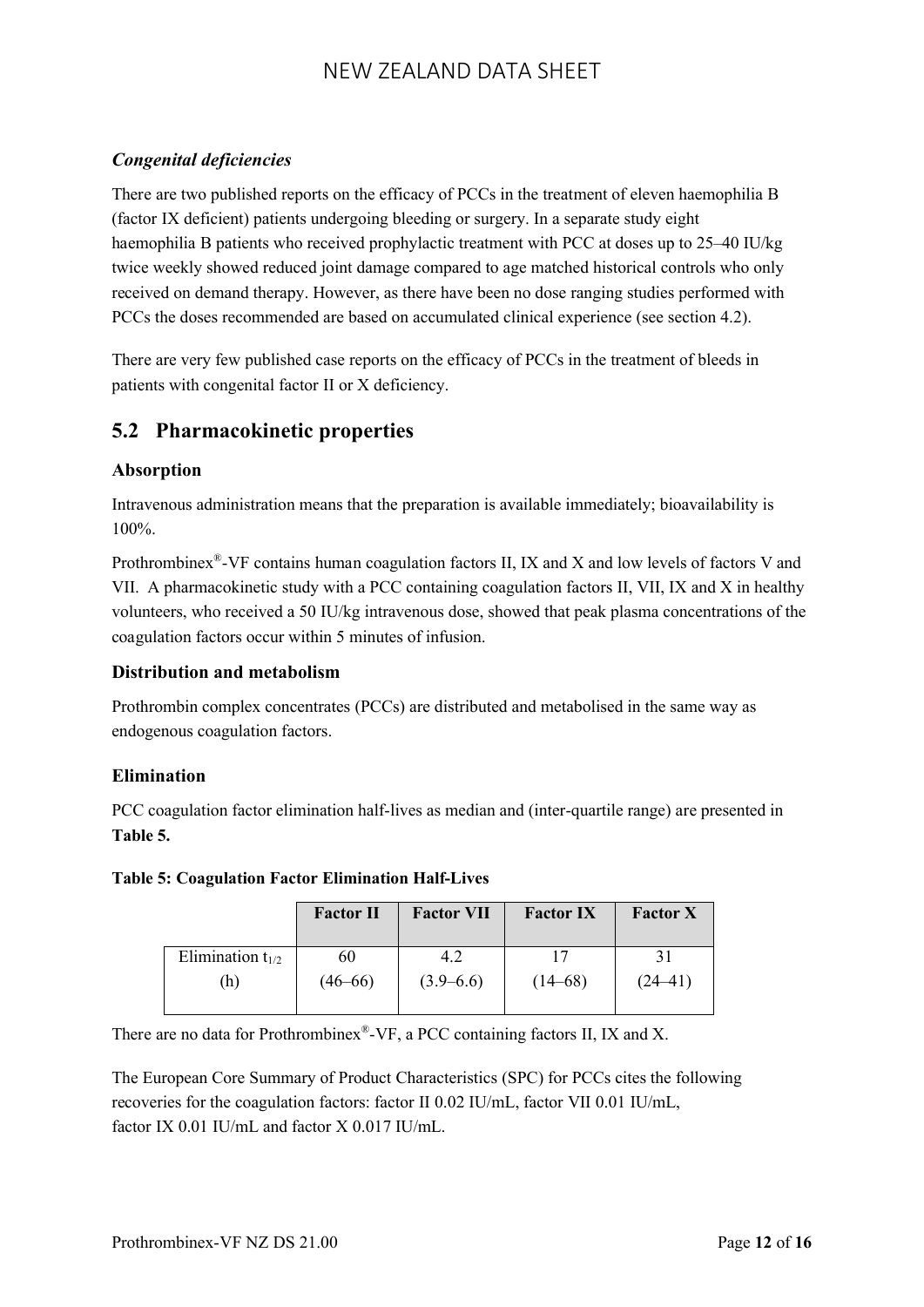## **5.3 Preclinical safety data**

## **Carcinogenicity**

The effects of Prothrombinex®-VF on carcinogenicity are unknown.

## **Genotoxicity**

The effects of Prothrombinex®-VF on genotoxicity are unknown.

# **6 PHARMACEUTICAL PARTICULARS**

## **6.1 List of excipients**

## **Powder**

Antithrombin III Heparin sodium (porcine) Sodium<sup>+</sup> Phosphate<sup>+</sup>  $C$ itrate<sup>+</sup> Chloride<sup>+</sup> *<sup>+</sup> Present as sodium citrate, sodium phosphate and sodium chloride*

## **Diluent**

Water for Injections

# **6.2 Incompatibilities**

In the absence of compatibility studies, this medicine must not be mixed with other medicines.

The reconstituted solution must not be added to or mixed with any other fluids to be given, including whole blood.

## **6.3 Shelf life**

36 months

## **Reconstituted product**

The product does not contain an antimicrobial preservative. It must, therefore, be used immediately after reconstitution.

Do not refrigerate Prothrombinex®-VF once it has been reconstituted.

## **6.4 Special precautions for storage**

Store at 2°C to 8°C (Refrigerate. Do not freeze). Prothrombinex<sup>®</sup>-VF can be stored below 25°C for a single period of 6 months. The product must not be returned to refrigeration after storage below 25°C. Protect from light. Do not use after the expiry date.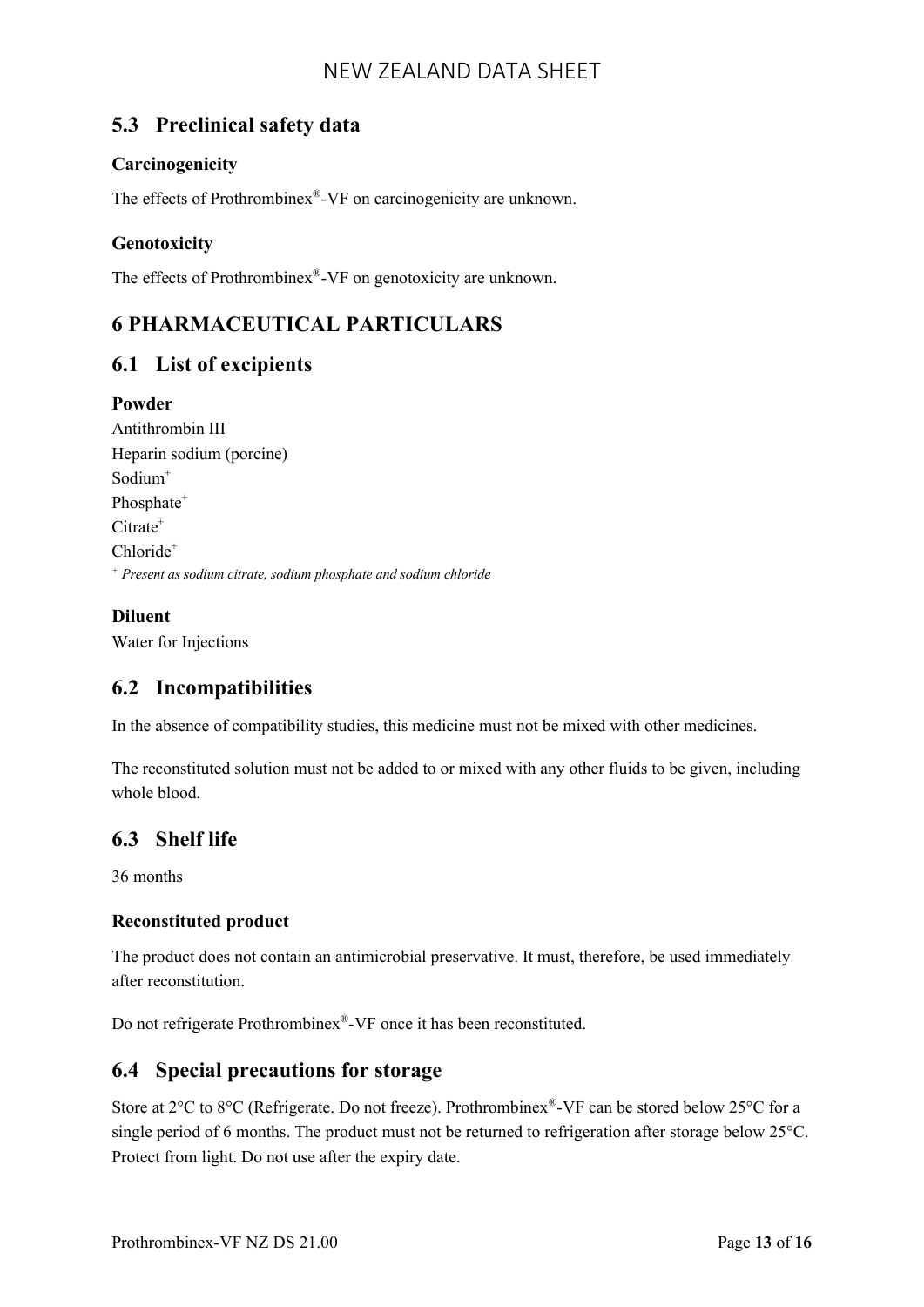For storage conditions after reconstitution of the medicine, see section 6.3.

#### **6.5 Nature and contents of container**

Each Prothrombinex<sup>®</sup>-VF single pack contains:

- One glass vial containing 500 IU of factor IX, 500 IU of factor II and 500 IU of factor X, with a latex-free rubber stopper closed with an aluminium seal and a plastic flip-top cap
- One glass vial of 20 mL Water for Injections, with a latex-free rubber stopper closed with an aluminium seal and a plastic flip-top cap
- One Mix2Vial™ filter transfer set.

## **6.6 Special precautions for disposal and other handling**

#### **Reconstitution**

- 1. Before reconstitution, allow the vials of Prothrombinex® -VF and Water for Injections (WFI) to reach a temperature between 20°C and 30°C.
- 2. Remove the caps from the top of the Prothrombinex<sup>®</sup>-VF and WFI vials.
- 3. Apply a suitable antiseptic to the exposed part of the rubber stoppers of both Prothrombinex $^{\circledast}$ -VF and WFI vials and allow to dry.
- 4. Open the outer package of the Mix2Vial™ filter transfer set by peeling away the lid. **If the seal of the lid is not intact or there are any concerns about the integrity of the Mix2Vial™, do not use it but return it to the New Zealand Blood Service.** Place the WFI vial on a level surface and hold the vial firmly. Take the Mix2Vial<sup>™</sup> together with its outer package and invert it. Push the blue plastic cannula of the Mix2Vial<sup>™</sup> firmly through the rubber stopper of the Water for Injections.
- 5. While holding onto the WFI vial, carefully remove the outer package from the Mix2Vial™, being careful to leave the Mix2Vial™ attached firmly to the WFI vial. Ensure that only the package and not the Mix2Vial<sup>™</sup> is removed.
- 6. With the Prothrombinex® -VF vial held firmly on a level surface, invert the WFI vial with the Mix2Vial<sup>™</sup> attached and push the transparent plastic cannula end of the Mix2Vial<sup>™</sup> firmly through the Prothrombinex<sup>®</sup>-VF stopper. The water will be drawn into the vial by the vacuum within. **In the unlikely event that the vial does not contain a vacuum, do not use the product, but return it to the New Zealand Blood Service.**
- 7. With the WFI and Prothrombinex® -VF vials still attached, gently swirl the product vial to ensure the product is fully dissolved. Avoid excessive frothing. A clear or slightly opalescent solution is usually obtained in 10 minutes or less.
- 8. Once the contents of the Prothrombinex® -VF vial are completely dissolved, firmly hold both the transparent and blue parts of the Mix2Vial™. Unscrew the Mix2Vial™ into two separate pieces, and discard the empty WFI vial and the blue part of the Mix2Vial™ in an appropriate waste container.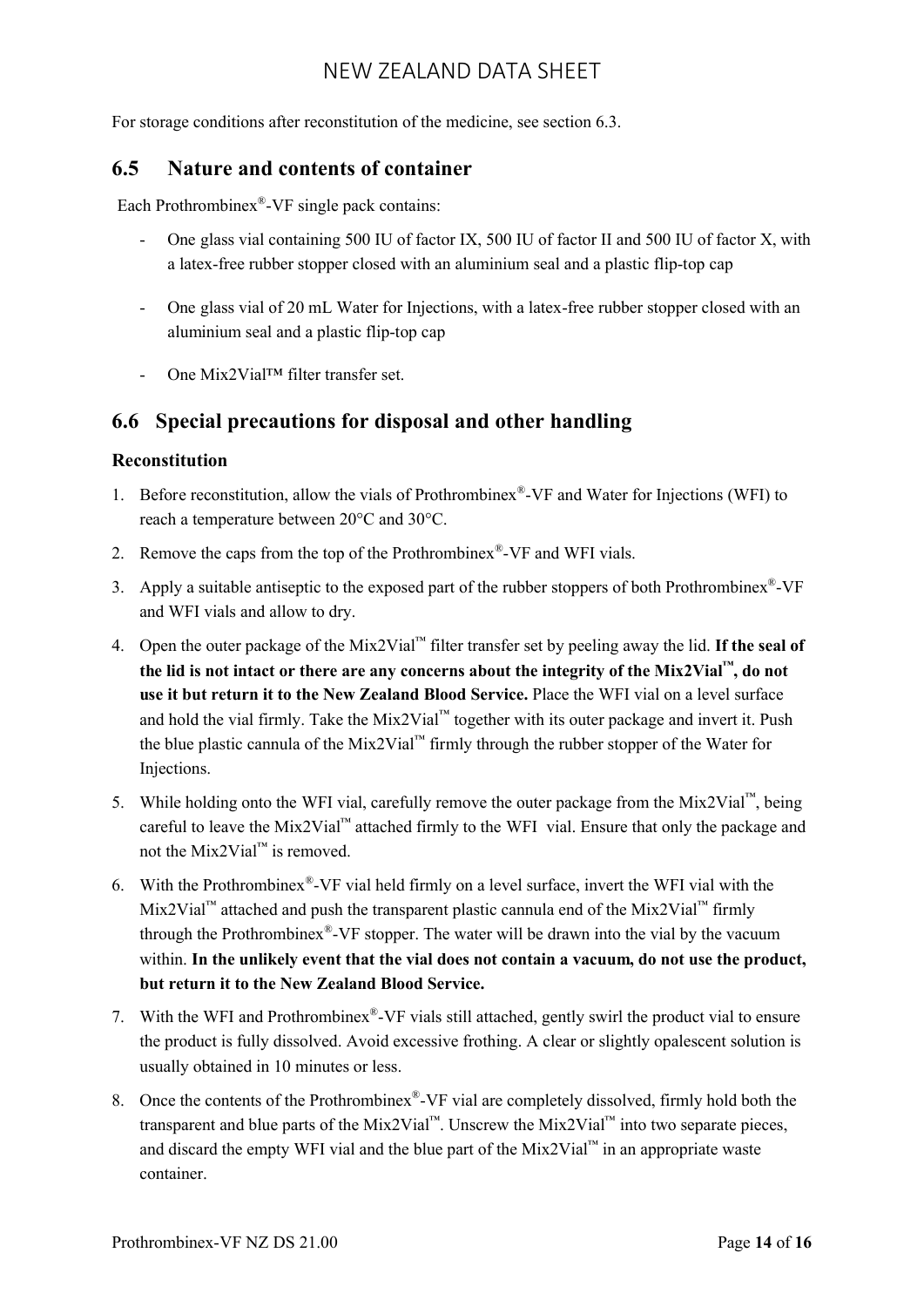Note: The Mix2Vial<sup>™</sup> is intended to filter the contents of a single vial of Prothrombinex<sup>®</sup>-VF only. If multiple vials of Prothrombinex<sup>®</sup>-VF are to be administered, a separate Mix2Vial<sup>™</sup> must be used for each vial.

Do not refrigerate Prothrombinex®-VF once it has been reconstituted.

**The product does not contain an antimicrobial preservative. It must, therefore, be used immediately after reconstitution. Use in one patient on one occasion only. If a clot or gel forms, do not use the product but return it to the New Zealand Blood Service.**

Any unused medicine or waste material should be disposed of in accordance with local requirements.

#### **Spillage or breakages**

Should a break in the container or spillage occur, due precautions should be taken to avoid contamination of cuts and abrasions, as well as to avoid inhalation or swallowing of the spillage. Adequate disinfection can be obtained with the application of 1% sodium hypochlorite for 15 minutes. Commercial bleaches may be diluted appropriately to obtain this concentration.

## **7 MEDICINE SCHEDULE**

General Sale Medicine

## **8 SPONSOR**

CSL Behring (NZ) Limited P O Box 62590 Greenlane Auckland 1546 New Zealand

For Medical/Technical Enquiries: TOLL FREE: 0800 640 677 For Customer Service Enquiries: TOLL FREE: 0800 841 532

customerservice@cslbehring.com.au [www.cslbehring.com.au](http://www.cslbehring.com.au/)

#### **Manufacturer**

CSL Behring (Australia) Pty Ltd 189–209 Camp Road Broadmeadows VIC 3047 Australia

#### **Distributor**

New Zealand Blood Service 71 Great South Road Epsom